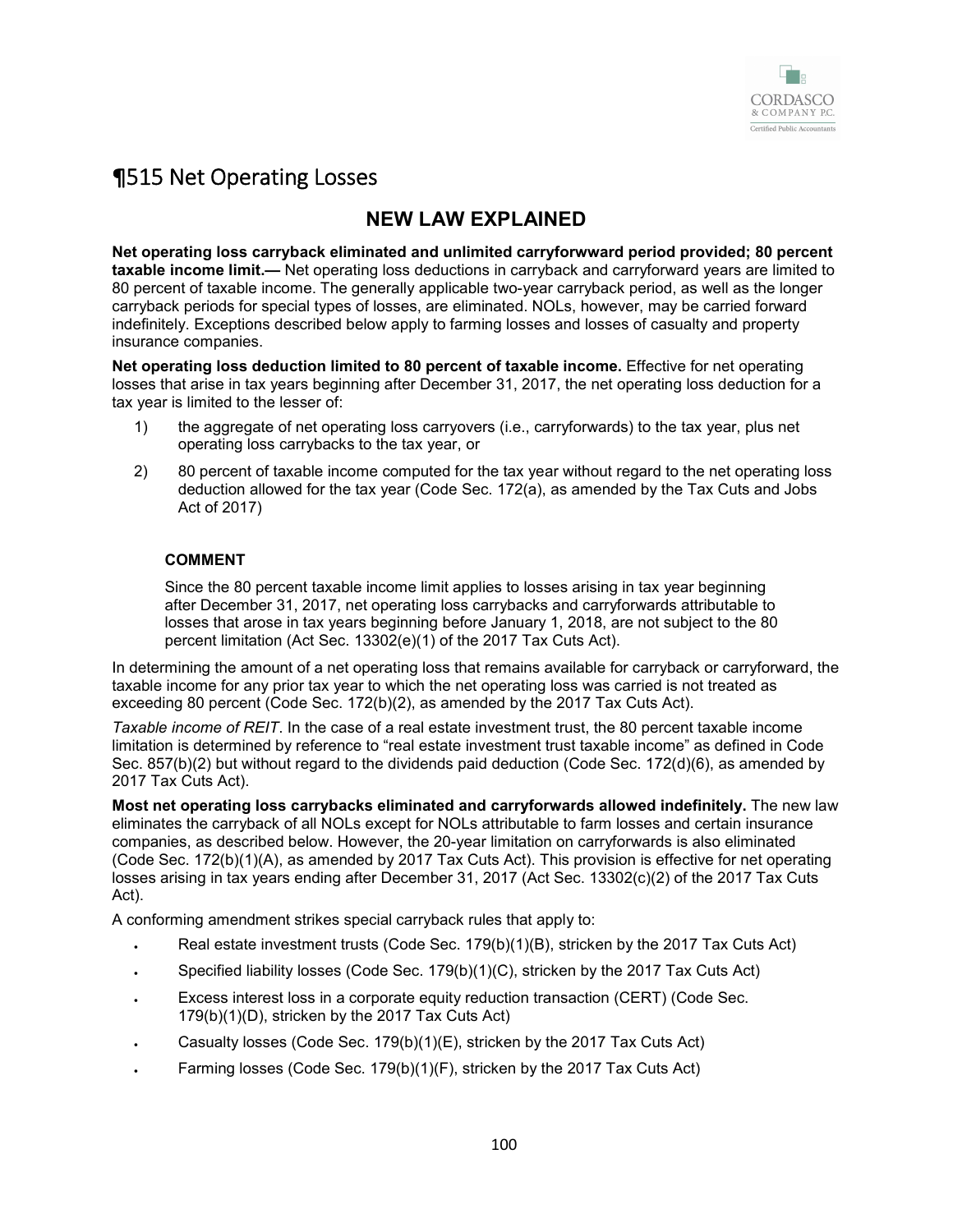

**Two-year carryback for farming losses.** The five-year carryback period for farming losses is replaced with a two-year carryback period (Code Sec. 172(b)(1)(B), as added by the 2017 Tax Cuts Act). This provision is effective for net operating losses arising in tax years ending after December 31, 2017 (Act Sec. 13302(e)(2) of the 2017 Tax Cuts Act).

#### **COMMENT**

The definition of a farming loss remains unchanged and taxpayers may continue to waive the carryback period (Code Sec. 172(b)(1)(B)(ii) and (iv), as added by the 2017 Tax Cuts Act). Also, as under prior law, where a NOL for a tax year consists of both a farming loss and a non-farming loss, the two losses are treated separately and the farming loss is taken into account in carryback and carryforward years after the non-farming loss (Code Sec. 172(b)(1)(B)(iii), as added by the 2017 Tax Cuts Act). This rule was previously provided by a cross-reference to a similar rule for specified liability losses (Code Sec. 172(f)(5), stricken by the 2017 Tax Cuts Act).

**Two-year carryback and 20-year carryforward for casualty and property insurance company losses.** The net operating loss of an insurance company other than a life insurance company (e.g., a property and casualty insurance company) may continue to be carried back two years and forward twenty years (Code Sec. 172(b)(1)(C), as added by the 2017 Tax Cuts Act).

In addition, the 80 percent taxable income limitation does not apply to a non-life insurance company. Accordingly, the deductible amount of a non-life insurance company's net operating loss for a tax year is the sum of the net operating loss carryovers to the tax year plus the net operating loss carrybacks to the tax year (Code Sec. 172(f), as added by the 2017 Tax Cuts Act).

#### **COMMENT**

The two-carryback and 20-year carryforward period are retained for insurance companies other than life insurance companies. In addition, the 80 percent of taxable income limitation does not apply to these companies. The operations loss deduction for life insurance companies is repealed and life insurance companies will claim NOLs in a manner similar to other corporations under Code Sec. 172 (i.e., no carryback, indefinite carryforward, and 80 percent taxable income limitation on deduction). The NOL deduction of a life insurance company is determined by treating the NOL for any tax year generally as the excess of the life insurance deductions for such taxable year, over the life insurance gross income for such taxable year. See ¶905 for the treatment of life insurance companies.

**Determination of remaining carryback or carryforward**. In determining the portion of a net operating loss that remains for carryback or carryforward, the new 80 percent taxable income limitation applies. Consequently, the portion of a net operating loss that remains available for carryback or carryforward to another tax year is the excess, if any, of the amount of the loss over the sum of 80 percent of the taxable income (computed with certain of the modifications described in Code Sec. 172(d)) for each of the tax years to which the loss was previously carried (Code Sec. 172(b)(2), as amended by 2017 Tax Cuts Act).

**Modifications to taxable income in computing NOL for loss year.** The Code Sec. 199 manufacturing deduction is removed from the list of deductions that may not be claimed in computing the net operating loss for a loss year (Code Sec. 172(d)(7), stricken by the 2017 Tax Cuts Act).

### **COMMENT**

This amendment is made because the Act repeals the manufacturing deduction (Act Sec. 13305(a) of the 2017 Tax Cuts Act).

The new deduction for foreign-derived intangible income (Code Sec. 250) is added to the list of deductions that may not be claimed in computing the net operating loss for the loss year (Code Secs. 172(d)(9) , as added by the 2017 Tax Cuts Act).